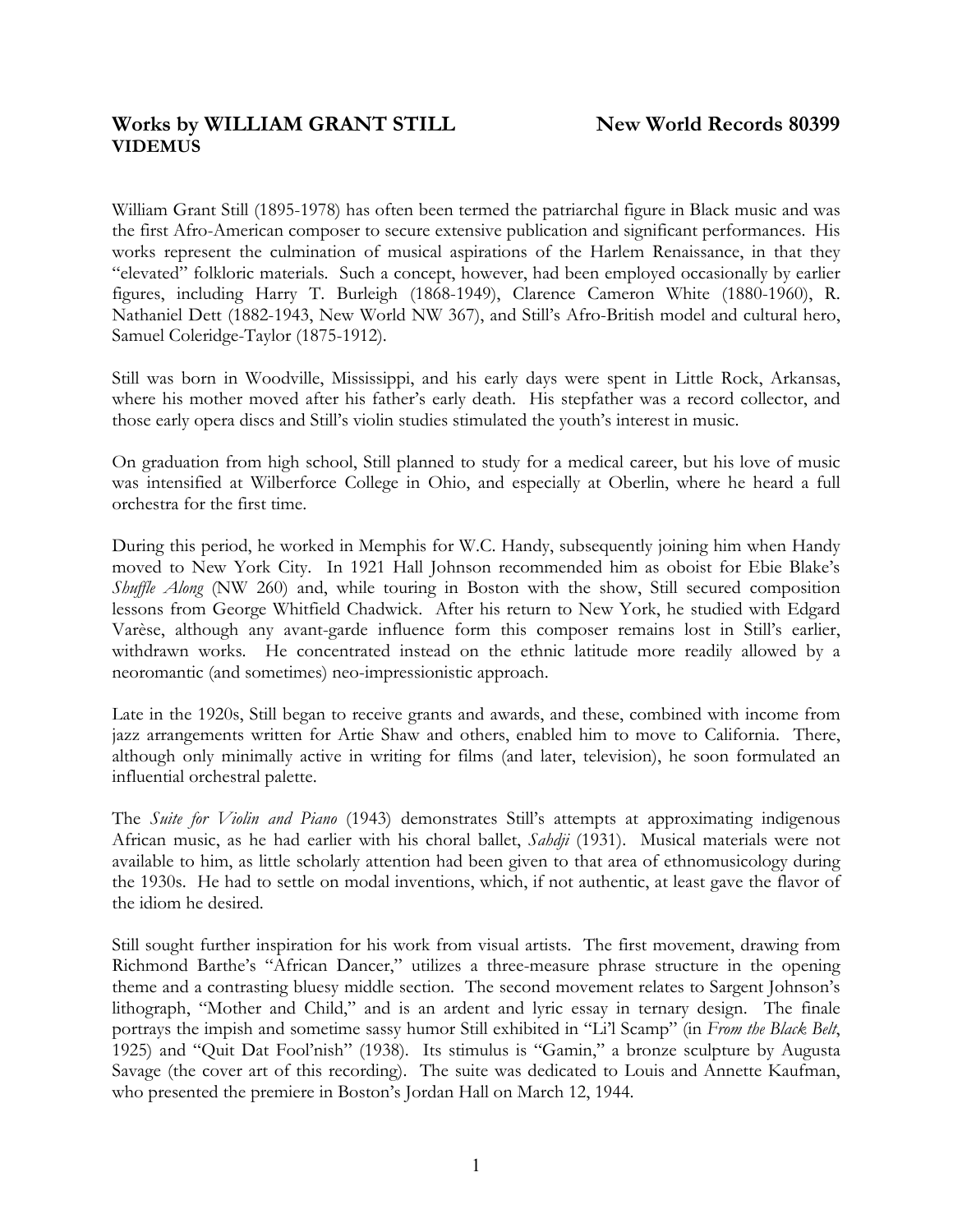*Songs of Separation* is a cycle of five thematically related songs set in 1949 to texts of Black poets: "Idolatry," by Arna Bontemps; "Poème," by Philippe Thoby-Marcelin; "Parted," by Paul Laurence Dunbar; "If You Should Go," by Countee Cullen; and "A Black Pierrot," by Langston Hughes. The ardor and, in the Dunbar instance, humor, are reminiscent of the songs of Coleridge-Taylor.

*Incantation and Dance* (1942) is Still's only work for oboe, here recorded on flute and piano. (Still's works were often performed with different instrumentation.) The Dorian material for the incantation emanates from the opening piano figure, and is followed without pause by the pentatonic dance, whose finale is restated an octave higher in this version.

Less familiar are Still's settings of spirituals, such as the set of twelve published in 1937 by the Handy Brothers, and "*Here's One*" (1941), whose tune and text are better known by the opening line, "Talk about a child that do love Jesus." The latter exists in versions for solo voice, or violin with piano or chamber ensemble.

"Summerland" was originally the second of *Three Visions* (1936) for piano, but was recast by the composer for different instrumentation. Lazy and relaxed, it evokes a quiet, warm afternoon.

The text of *Citadel* (1956) by Virginia Brasier-Perlee inspires the composer's impressionistic harmonies and overt romanticism.

*Song for the Lonely* (1953) sets a poem by Verna Arvey, the composer's wife, who served as his pianist, librettist, poet, and creator of his ballet scenarios. She was a journalist in her own right as well.

Another of the composer's arrangements is *Out of Silence*, originally the fourth movement of *Seven Traceries* for piano (1940). The mysterious outer sections of this movement exhibit Still's less tonal language, contrasting strongly with the harmonic lushness of the middle section.

*Ennanga* (1956) is one of several works which exhibit Still's pride in his African heritage (other compositions pay tribute to his Spanish and Native American forebears) and, although he lacked information about African music, he was aware that an ennanga is an African harp. The first two movements are harmonically and structurally akin to his *African-American Symphony* from a quarter of a century earlier (without the blues element) while the dance-like third movement provides the energetic conclusion.

"Lift Every Voice and Sing" was composed as a patriotic song for a Lincoln commemoration in 1889 by J. Rosamond Johnson (1873-1954), based on a text by his brother, James Weldon Johnson (1871-1938). It was quickly accepted as an anthem by Afro-Americans and has been arranged by many composers, although this setting by Still is not widely known. —Dominique-René de Lerma

Dominique-René de Lerma *is a member of the administration staff of the Center for Black Music Research at Columbia College in Chicago.*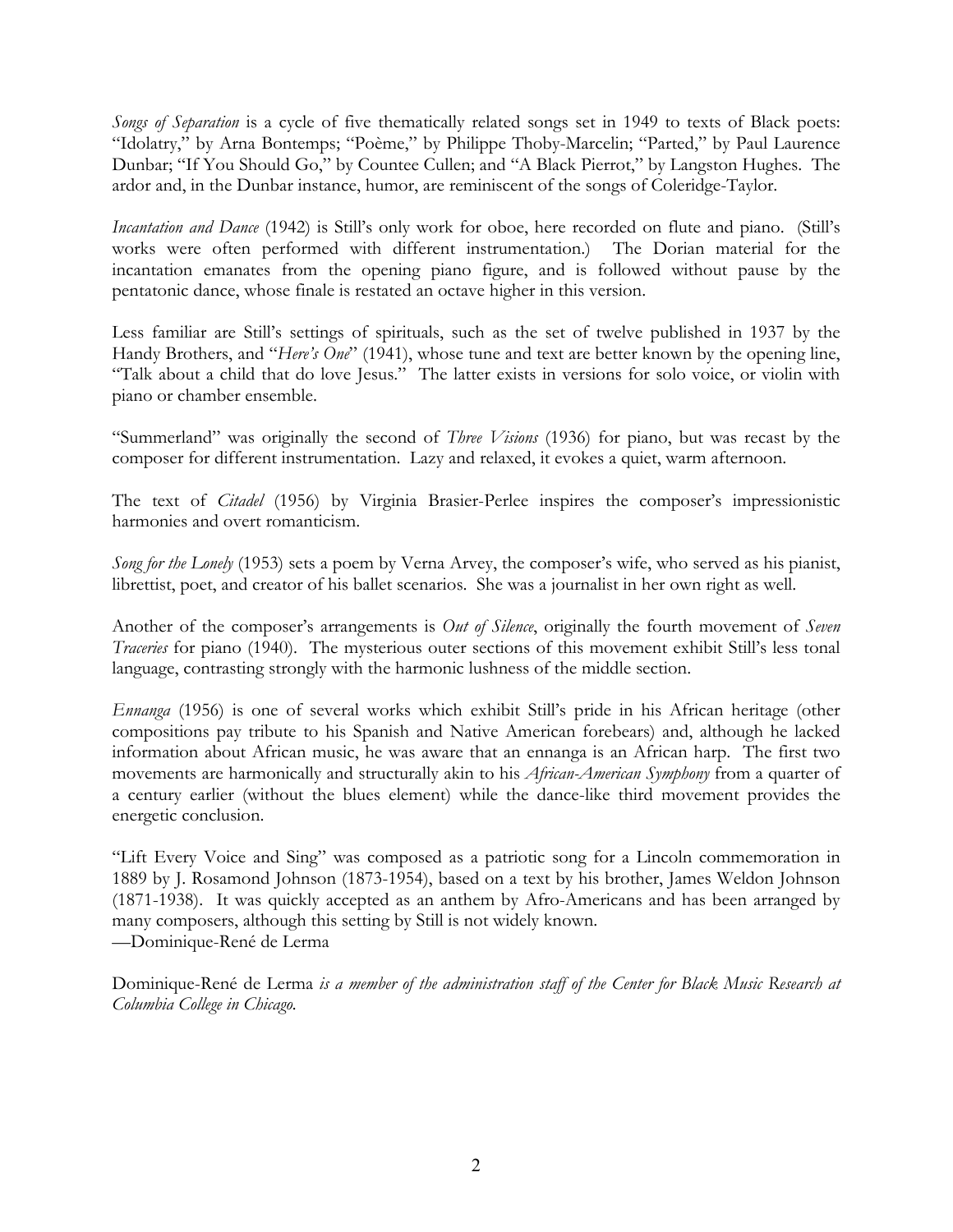#### *Permission to reprint some of the texts in this recording was not available.*

#### **Idolatry** (Arna Bontemps)

You have been good to me, I give you this: The arms of lovers empty as our own, Marble lips sustaining one long kiss, And the hard sound of hammers breaking stone. For I will build a chapel in the place where our love died. And I will journey there to make a sign and kneel before your face, And set an old bell tolling on the air. *Reprinted by permission of Harold Ober Associates Inc.*

**Parted** (Paul Laurence Dunbar) She wrapped her soul in a lace of lies, With a prime deceit to pin it; And I thought I was gaining a fearsome prize, So I staked my soul to win it. We wed and parted on her complaint, And both were a bit of barter, Tho' I'll confess that I'm no saint, I'll swear that she's no martyr.

### **A Black Pierrot** (Langston Hughes)

I am a black Pierrot: She did not love me, So I crept away into the night and the night was black, too. I am a black Pierrot: She did not love me, So I wept until the red dawn dripped blood over the eastern hills. And my heart was bleeding too. I am a black Pierrot: She did not love me, So with my once gay colored soul shrunken like a balloon without air, I went forth in the morning to seek a new brown love. *Reprinted by permission of Harold Ober Associates Inc.*

**Here's One** (spiritual arr. W.G. Still) Talk about a child dat do love Jesus,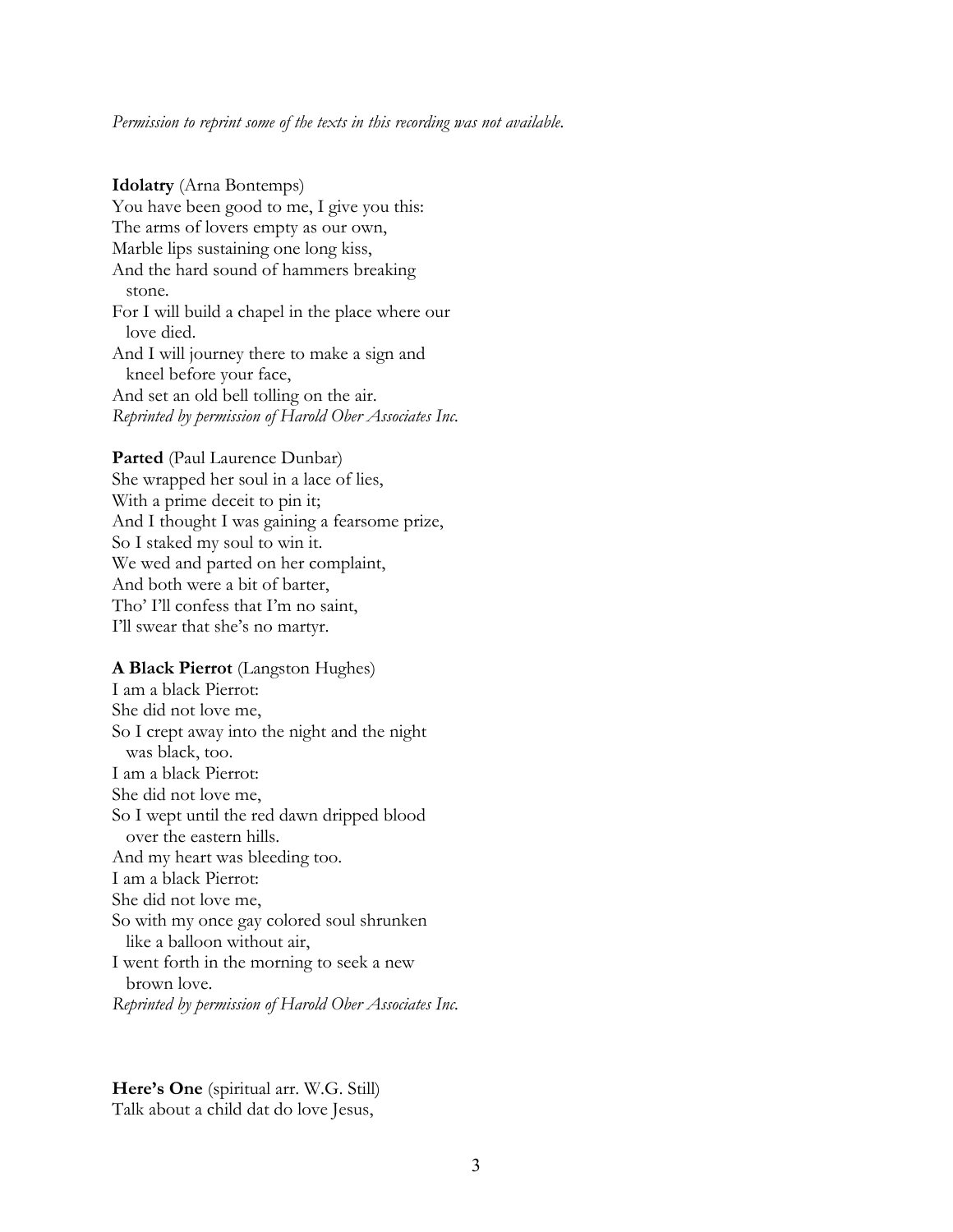Here's one, here's one. Talk about a child dat do love Jesus, Here's one, here's one. In ol' Satan's snares I once was fallin' But I heard the voice of my Lawd callin' Talk about a child dat do love Jesus, Here's one.

Talk about a child dat's been converted, Here's one, here's one. Talk about a child dat's been converted, Here's one, here's one. Evah since I learned de gospel story I've been walking up de path to glory, Talk about a child dat's been converted, Here's one.

**Citadel** (Virginia Brasier) Love can lace leaves together And make them proof against the world, Or strengthen whatever insubstantial roof houses a family. Sometimes at night all mothers waken And with the littlest light, and greatest quiet, Tour the rooms to see that all sleep, covered well, and peacefully; To chase out dreams and let in more fresh air, And just be glad that each is sleeping there. Love can lace even leaves And make them proof against peril, Or strengthen whatever insubstantial roof. *From "The Reflective Rib,"* © 1955. Reprinted by permission of *Virginia Brasier*.

#### **Song for the Lonely** (Verna Arvey)

Raindrops, soft from the mist, Disturb the stillness of my thoughts. Raindrops, soft from the mist, beat down. No birdnote breaks the all pervading hush, No ray of moonlight cuts the darkness. No footstep comes along the graveled pathway, Nor the sound of a stone displaced.

Soft raindrops, fresh from the mist, Dull the pain of loneliness. Soft raindrops, fresh from the mist, beat down.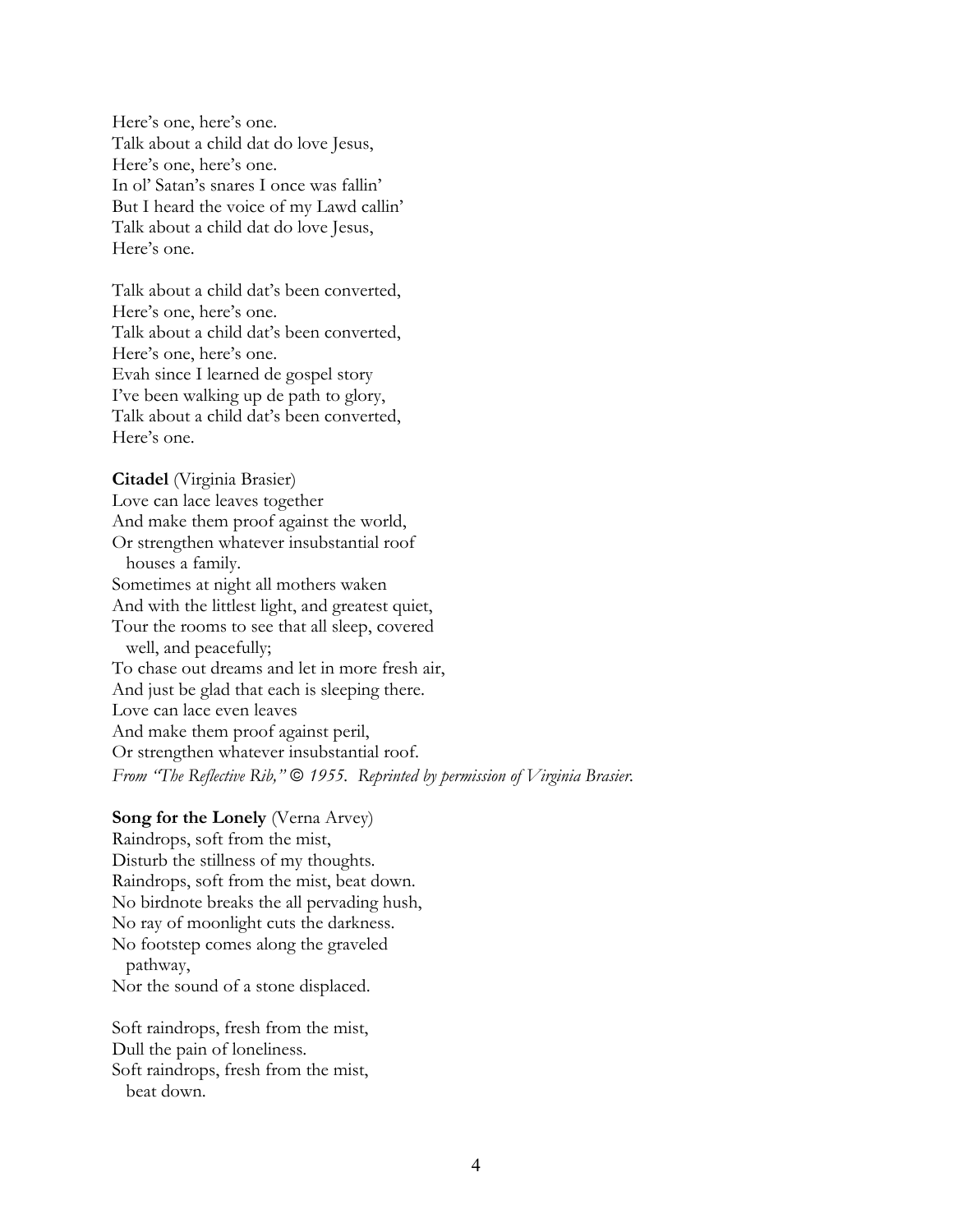Raindrops, unceasing: They bring again the breath of a presence. Raindrops, insistent: They bring again a long lost dream. Raindrops, unending: They fall into my soul, into my heart, And mingle with my tears.  *Verna Arvey. Used by permission.*

### **Lift Every Voice and Sing** (James Weldon Johnson and J. Rosamond Johnson, arr. W.G. Still)

Lift every voice and sing, till earth and heaven ring Ring with the harmonies of liberty; Let our rejoicing rise, high as the listening skies, Let it resound loud as the rolling sea. Sing a song full of the faith that the dark past has taught us; Facing the rising sun of our new day begun, Let us march on till victory is won. God of our weary years, God of our silent tears, Thou who has brought us thus far on the way;

Thou who hast by thy might led us into the light,

Keep us forever in the path, we pray.

Lest our feet stray from the places, our God,

where we meet Thee,

Lest our hearts, drunk with the wine of the world, we forget Thee;

Shadowed beneath Thy hand, may we forever stand,

True to our God, true to our native land.

*Used by permission of Marks Music Co.*

### SELECTED DISCOGRAPHY

*The Bells*. *Kaintuck'*. *Quit Dat Fool'nish*. *Three Visions*. Richard Felds, piano. Orion ORS 82442, 1982. *Carmela*; *Here's one*; *Blues from Lenox Avenue*; *Pastorella*; *Suite for Violin and Piano*; *Summerland* from *Three Visions*. Louis Kaufman, violin; Annette Kaufman, piano. Orion ORS 7152, 1971.

*Danzas de Panamá*; *Ennanga*; *A Song for the Lonely*; *Songs of Separation*. Claudine Carlson, mezzosoprano; Lois Adele Craft, harp; string ensemble. Orion ORS 7278, 1972.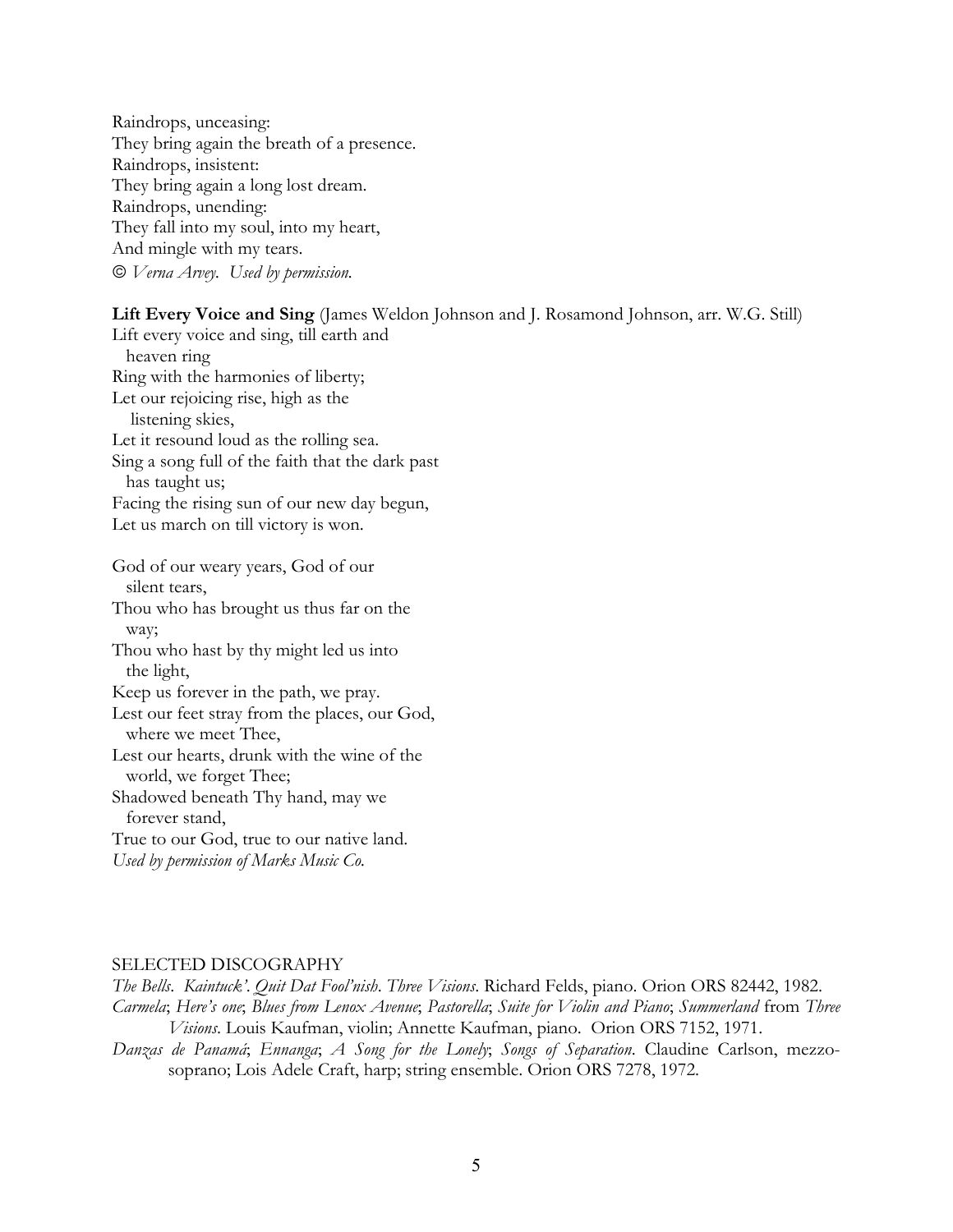- *Darker America*; *From the Black Belt*. Music for Westchester Symphony Orchestra, Siegfried Landau conducting. Turnabout TVS 34546, 1974.
- *Festive Overture*. Royal Philharmonic Orchestra, Arthur Bennett Lipkin conducting. CRI SD 259, 1970.
- *Grief*. Susan Matthews, mezzo-soprano, with piano. University of Michigan SM 0015, 1980.
- *Highway 1 U.S.A.: What Does He Know of Dreams?* And *You're Wonderful, Mary*; *Afro-American Symphony*. William Brown, tenor; London Symphony Orchestra, Paul Freeman conducting. Columbia/College Music Society M 32792, 1974.
- *Miniatures*. Gretel Shanely, flute; Peter Christ, oboe; Sharon Davis, piano. Crystal S 321, 1979.
- *Sahdji*. Morgan State University Choir; London Symphony Orchestra, Paul Freeman conducting. Columbia/College Music Society M 33433, 1975.
- *Seven Traceries*. Francis Walker, piano. Orion ORS 78305/306. 1978.
- *Songs of Separation*. Cynthia Bedford, mezzo-soprano; Oakland Youth Orchestra, Robert Hughes conducting. Desto DC 7102, ca. 1971.
- *Three Visions*. Felipe Hall, piano. Da Camera Magna SM 93144, 1975.
- *Three Visions*. Natalis Hinderas, piano. Desto DC 7102-3, ca. 1971.
- *Victory Tide*. Morgan State University Choir, Nathan Carter conducting. Sable Records KM 2272, 1978.

#### SELECTED BIBLIOGRAPHY

- Arvey, Verna. *In One Lifetime*. Fayetteville: The University of Arkansas Press, 1984.
- Brown, Rae Linda. "William Grant Still, Florence Price, and William Dawson: Echoes of the Harlem Renaissance" in *Black Music in the Harlem Renaissance: A Collection of Essays*, ed. by Samuel A. Floyd, Jr. Westport, Conn.: Greenwood Press, 1990, P.71-86.
- Hass, Robert Bartlett, ed. *William Grant Still and the Fusion of Cultures in American Music*. Los Angeles: Black Sparrow Press, 1975.
- Lerma, Dominique-René de. "Bibliography of the Music: The Concert Music of the Harlem Renaissance Composers, 1919-1935" in *Black Music in the Harlem Renaissance: A Collection of Essays*, ed. by Samuel A. Floyd, Jr. Westport, Conn.: Greenwood Press, 1990, P.175-217.
- Southern, Eileen. *Biographical Dictionary of Afro-American and African Musicians*. Westport, Conn.: Greenwood Press, 1982.
	- \_\_\_\_\_\_. *The Music of Black Americans: A History*. New York: W.W. Norton, 1983.

This recording was made at the African Meeting House on Boston's Smith Court on Beacon Hill, dedicated in 1806 as a school, church, and community hall, and currently part of the Museum of Afro-American History. The African Meeting House is the oldest surviving Afro-American Church building. From its earliest days, music was an integral part of the religious and secular life of this building, which stood literally and symbolically at the heart of Boston's Afro-American community.

**VIDEMUS**, established in 1986, is a Boston-based chamber music organization whose purpose is to promote the music of minority and women composers. Since its inception, Videmus has produced several major works, including the 1988 Boston premiere of XCERPTS, a concert version of the opera *Malcolm X* by Anthony Davis, and the T.J. Anderson 60<sup>th</sup> Birthday Celebration Concert at Sanders Theatre.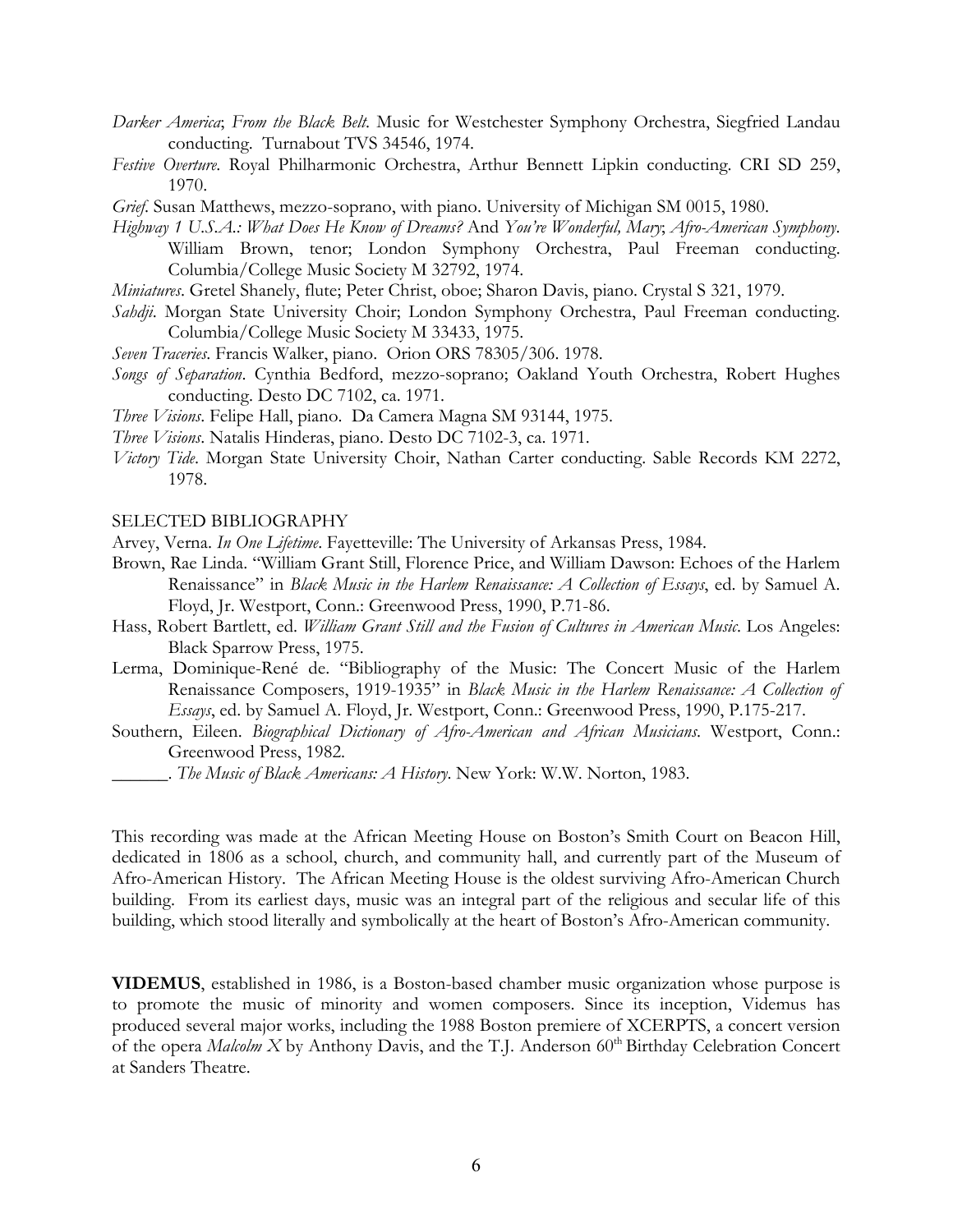Featured Performers on this recording include Videmus founder and artistic director, pianist **Vivian Taylor**. Ms. Taylor has been active as an advocate of the music of minorities and women since 1975. As a soloist, she has presented numerous premieres in the U.S., Switzerland, and Korea. Award winning violinist **Lynn Chang** has performed extensively as a chamber musician and soloist with orchestras in the U.S., Taiwan, and Hong Kong. Baritone **Robert Honeysucker** has appeared in operatic roles, ensembles, and solo performances in Austria, Germany, Switzerland, Australia, New Zealand, and the Middle East, in addition to U.S. performances with conductors Michael Tilson Thomas, Peter Sellars, and Sarah Caldwell. **Ann Hobson Pilot**, principal harpist of the Boston Symphony Orchestra, has appeared as guest soloist with several American orchestras, and the St. Trinity Orchestra of Port-au-Prince, Haiti. An enthusiastic performer of chamber music, she has participated in the Marlboro Music Festival in Vermont, founded the New England Harp Trio, and is a member of Collage, a contemporary music ensemble. Flutist **Jean DeMart** was first prize winner of the 1989 National Association for Composers of the U.S.A. Performer's Competition in Los Angeles. She has appeared as soloist and chamber musician in Switzerland and at the Gadeamus International Music Festival in Holland.

Producer: Mark DeVoto

Engineer: Tom Clark, Location Recordings

Consulting engineer: John Newton, Soundmirror, Inc.

Record at the African Meeting House, Boston, October 1989.

Cover Art: Augusta Savage. *Gamin* (1930). Plaster bust (bronze cast), 16<sup>1</sup>/<sub>2</sub> x 7 in. Schomburg Center for Research in Black Culture, Arts & Artifacts Division, New York Public Library. Cover Design: Bob Defrin

*Incantation and Dance* published by Carl Fischer, Inc.

All other works available from William Grant Still Music, Flagstaff, Arizona.

 1990 1990 Recorded Anthology of American Music, Inc. All rights reserved. Printed in the U.S.A.

### FOR NEW WORLD RECORDS:

Herman E. Krawitz, President; Paul Marotta, Managing Director; Paul M. Tai, Director of Artists and Repertory; Lisa Kahlden, Director of Information Technology; Virginia Hayward, Administrative Associate; Mojisola Oké, Bookkeeper; Ben Schmich, Production Associate.

RECORDED ANTHOLOGY OF AMERICAN MUSIC, INC., BOARD OF TRUSTEES: David Hamilton, Treasurer; Milton Babbitt; Emanuel Gerard; Adolph Green; Rita Hauser; Herman E. Krawitz; Arthur Moorhead; Elizabeth Ostrow; Don Roberts; Patrick Smith; Frank Stanton.

Francis Goelet (1926-1998), Chairman

**This recording was made possible with grants from the Heritage Program of the Massachusetts Cultural Council, and the Andrew W. Mellon Foundation.**